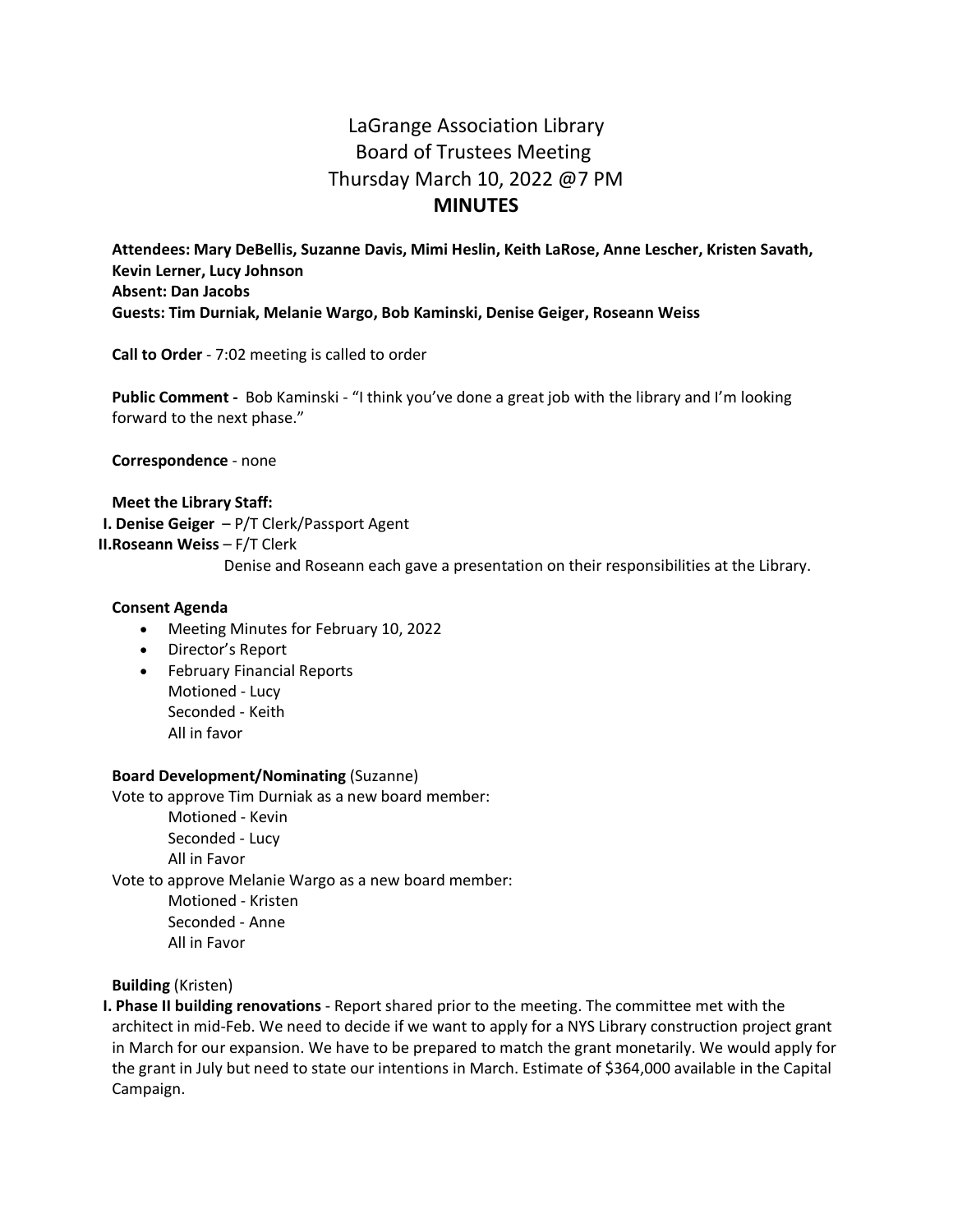# **Bylaws/Policy** (Lucy)

- **I.Action Items 7 policies:** Bylaws; Cash Handling; Cash on Premises; Electronic Payment; Insufficient Funds Check; Safe Child; Travel, Continuing Education & Staff Development
- a. Motion to consider change to bylaws Anne, second Keith, all in favor
- b. Cash handling motion Kevin, second Suzanne, all in favor
- c. Cash on premise motion Kevin, second Keith, all in favor
- d. Electronic payment motion Lucy, second Kevin, all in favor
- e. Insufficient funds motion -Suzanne, second Lucy, all in favor
- f. Safe child motion Kevin, second Keith, abstain -Lucy, all others in favor
- g. Travel motion Lucy, second Kevin, all in favor

**Capital Campaign** (Kevin) **-** report shared prior to meeting. We will do a soft launch at the donor event.

## **Finance** (Dan)

I.**Action Item –** Transfer of \$93,035.36 (construction aid award \$67,035.36 + operating budget surplus of \$26,000) into the Vanguard building fund

# Motion -Suzanne, second - Lucy, all in favor

Kristen will confirm that the additional architect fee is for the additional charges (on top of the paid \$94,000 for the original plan). Kristen will communicate that we will apply for the grant and will plan for ~\$300,000 for building, inventory amounts are TBD (Mary to follow up with projected amount of shelving units needed).

**Friends** (Anne) - continue to meet weekly. Did a field trip to the Pleasant Valley library. Anne shared their floor plan as food for thought on the children's space. They also have a Friends' room for book sales and another area for the Friends' workroom.

**Fundraising** (Kevin) **-** nothing to report

**Long Range Planning** (Keith) - nothing to report

## **Personnel** (Suzanne)

I.**Action Item** – Staff resignation - The board would like to thank Jillian for her 5 years of service. Mary is actively looking for a replacement.

> Motion - Kevin Second - Suzanne All in favor

# **Old Business**

I.Donor Reception -plans finalized

## **New Business**

**I.Action Item –** 2021 NYS Annual Report

Motion - Lucy Second - Suzanne Discussion - no questions from MHLS. Mimi noticed that we need to investigate a disaster recovery data plan. Tim volunteered to look into this for us. Vote - All in favor